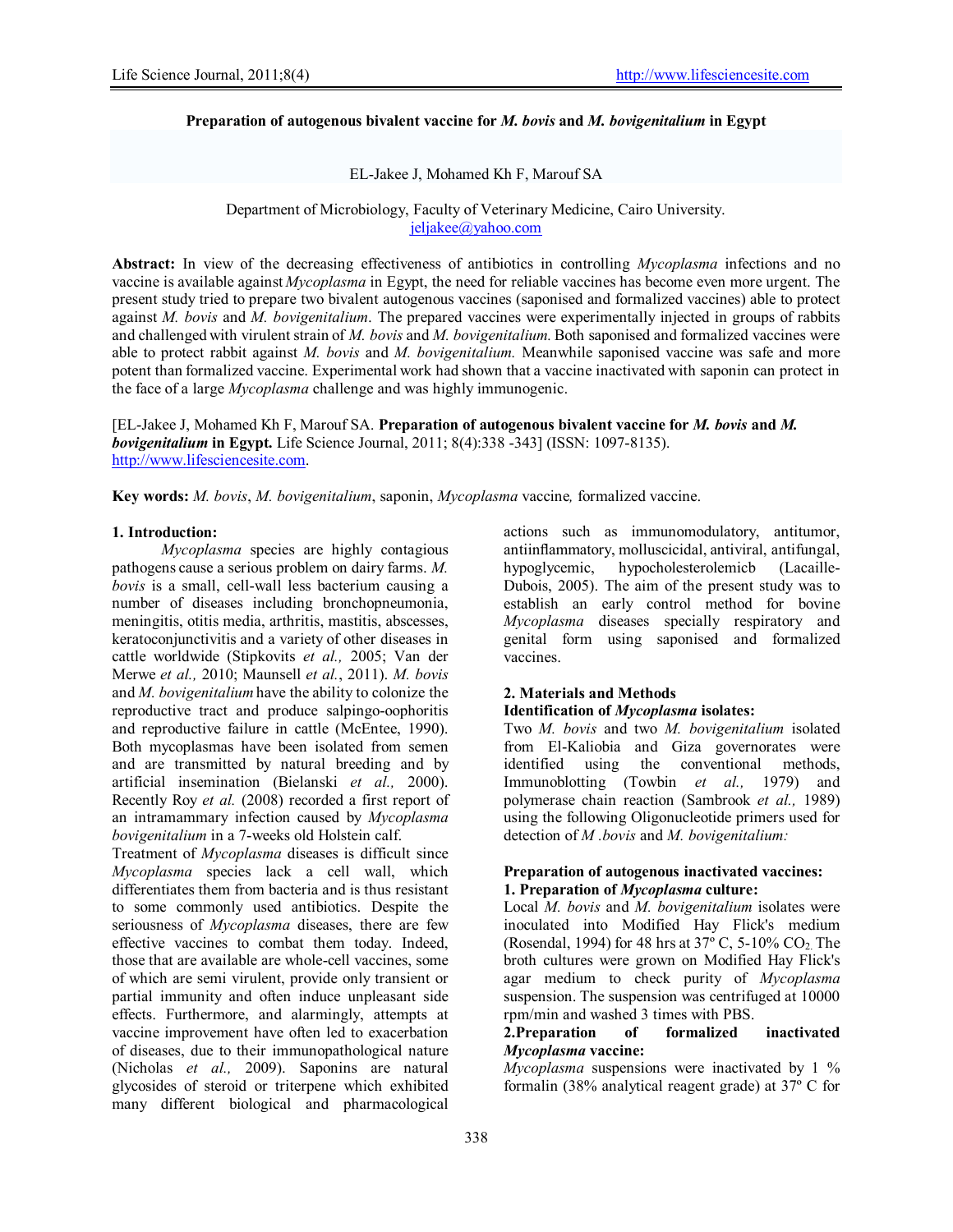| Primer      |                |        |                          | Amplified    | Annealing                   |            |
|-------------|----------------|--------|--------------------------|--------------|-----------------------------|------------|
| designation | Specificity    | Length | Sequence                 | Product size | temperature                 | Reference  |
|             |                |        | $(5-3)$                  | (bp)         |                             |            |
|             |                |        | <b>GCT</b><br><b>CCA</b> |              |                             |            |
| MBsf-MN     |                | 19     | <b>CCT</b><br>CAC        |              |                             |            |
|             | M bovis        |        | TAT ACA T                |              | $52 \text{ °C}/1$<br>minute | (Pinnow et |
|             |                |        | <b>TGA</b><br><b>ATC</b> | 442          |                             | al., 2001) |
| MBsr-MN     |                | 19     | <b>ACC</b><br><b>ATT</b> |              |                             |            |
|             |                |        | TAG ACC G                |              |                             |            |
|             |                |        | <b>ACC</b><br>ATG        |              |                             |            |
| MBsr-MN     |                | 18     | <b>GCT</b><br>GGA        |              |                             | Gene Bank  |
|             | М.             |        | <b>GGT AAT</b>           |              | $56^{\circ}$ C/1            | # $AY$     |
| MBmr-MN-    | bovigenitalium |        | <b>TTC</b><br><b>TTA</b> | 928          | minute                      | 780797     |
| 927         |                | 18     | <b>CTA</b><br><b>CTT</b> |              |                             |            |
|             |                |        | <b>AAG TAT</b>           |              |                             |            |

24-48 hrs. After completion of activation, all isolates were mixed together.

## 3. Preparation of saponin inactivated *Mycoplasma* vaccine:

*Mycoplasma* suspensions were inactivated by saponin (Sapogenin glycosides, Sigma) at 2mg/ml overnight at 37º C. After completion of activation, all isolates were mixed together.

# 4. Preparation of emulsion for vaccines:

An oil emulsion vaccine with an aqueous phase was prepared. Mineral oil (Risella 17 oil) and SPAN 80 (Biobasic) were used as adjuvant (oily phase) while Tween 80 (HIMEDIA) and physiological saline were used as aqueous phase emulsifier.

# Quality control of the prepared vaccines:

The prepared vaccines were tested for purity, sterility, completion of inactivation and safety test according to Standard International Protocols as described by the British Veterinary Codex (1970).

# Challenge test (Nicholas, 2002):

Only 0.2 ml of *Mycoplasma* isolates suspension contain 1.2 x  $10^5$  cfu/ml were administrated by aerosol administration into vaccinated and unvaccinated rabbits at day 43 of designed experiment.

# Experiment design:

Six groups of New Zealand rabbits (7-9 weeks old) weighting 1.5 kg were housed separately and vaccinated s/c. These groups represented as:

- 1- Group A (vaccinated / challenged): 3 rabbits were inoculated with formalized inactivated vaccine then boostering after 3 weeks and challenged 3 weeks later with aerosol administration of virulent mixture of *M. bovis* and *M. bovigenitalium* on consecutive days.
- 2- Group B (vaccinated / challenged): 3 rabbits were inoculated with saponin inactivated vaccine then boostering after 3 weeks and challenged 3 weeks later with aerosol administration of virulent mixture of *M. bovis* and *M. bovigenitalium* on consecutive days.
- 3- Group C (unvaccinated / challenged): 3 rabbits were challenged 3 weeks later with aerosol administration of virulent mixture of *M. bovis* and *M. bovigenitalium* on consecutive days.
- 4- Group D (vaccinated / not challenged): 3 rabbits were inoculated with formalized inactivated vaccine then boostering after 3 weeks and not challenged. These were monitored for adverse effects and antibody response.
- 5- Group E (vaccinated / not challenged): 3 rabbits were inoculated with saponin inactivated vaccine then boostering after 3 weeks and not challenged. These were monitored for adverse effects and antibody response.
- 6- Group F (unvaccinated / not challenged): 3 rabbits as control group.

Estimation of humoral immune response among the vaccinated group using:

### 1. Enzyme Linked Immunosorbent Assay ELISA (Maunsell *et al.,* 2009):

2. Micro-agglutination test according to Harry and Yoder (1982):

## Estimation of anemia and carcinogenic effect of the prepared vaccines:

Blood and serum samples collected from vaccinated and unvaccinated groups were examined for detection of anemia tumor factor (CA125, CA19.5, CEA and AFP) using ELecsys 1010 (ROCHE) and IMMULITE (DPC) kits at the end of the experiment.

# 3. Results and Discussion

*Mycoplasma* species causes some of the most serious and economically most costly diseases of cattle. In Egypt *M. bovis* and *M. bovigenitalium* were isolated from bovine samples with percentage of 2.7 % and 1.7 % respectively (EL-Jakee *et al.,* 2008). Surprisingly, no vaccines are currently available in Egypt for protection against bovine mycoplasmae in the field. Therefore a critical need to develop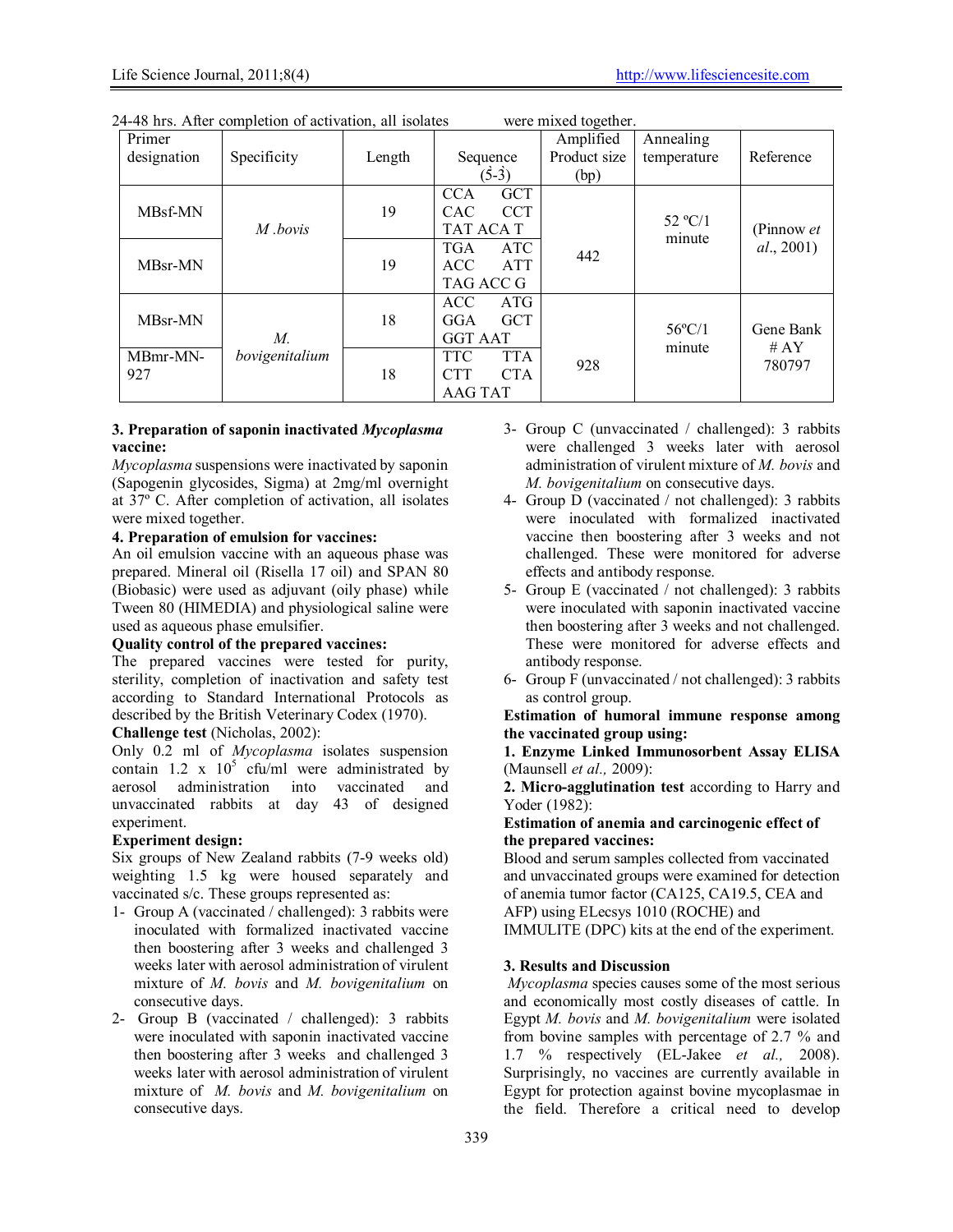improved strategies for prevention of mycoplasmae associated disease. In the present investigation *M. bovis* and *M. bovigenitalium* isolates were identified according to Quinn *et al.* (2002) and confirmed to be *M. bovis* and *M. bovigenitalium* using PCR and immunoblotting as shown in Photos (1 and 2). Two autogenous bivalent vaccines (Formalized and saponin inactivated vaccines) were prepared from the collected *M. bovis* and *M. bovigenitalium* isolates. The bivalent vaccine would not only protect against the respiratory disease but might protect against other clinical manifestations, including otitis media (Friis *et al.,* 2002) and abortion (Shin *et al.,* 2003). The prepared vaccines were tested for purity, sterility and completion of inactivation according to Standard International Protocols as described by the British Veterinary Codex (1970). Also the prepared vaccines were assayed for side effects and safety by intraperitoneal administration of 1 ml of each vaccine to ten mice. None of the vaccinated mice died and the vaccines showed no reaction after vaccination.

As shown in Figure (1), there was an increase in the body weight gain in groups B (vaccinated with saponin and challenged) and groups E (vaccinated with saponin and not challenged) in comparison with other groups. No local reaction was found in all rabbit injected with saponin compared with control group. The data illustrated in Figures (2-5) revealed that rabbits vaccinated with saponised vaccine had the highest antibody titers against *Mycoplasma bovis* and *Mycoplasma bovigenitalium* compared with other groups using ELISA and Microagglutination tests. Serological result of Delafe *et al.* (2007) indicated that saponin combined vaccines can produce a specific humoral immune response to *M. agalactiae*  and *Mmm* LC over 6 months with antibody levels peaking at 45 days. The results from the work of Nicholas *et al.* (2002) reported that even a single dose of vaccine prepared from saponised *M. bovis* cells may provide effective control against *Mycoplasma* induced calf pneumonia.

No local reaction or clinical sign was observed among all rabbit injected with saponin in compared with control group, also no local reaction was found in all rabbits injected with formalized vaccines except one rabbit in group D (formalized vaccine and not challenged) had slightly local reaction. After challenge, *M*. *bovis* and *M*. *bovigenitalium* were isolated from nasal cavity, tracheal bifurcation, lung, vagina and joint fluid of rabbits in group C (unvaccinated and challenged). Pneumonia and swelling of joints were seen in the same group. Quillaja saponins have serious drawbacks such as high toxicity, undesirable hemolytic effect and instability in aqueous phase, which limits their use as adjuvant in human vaccination as recorded by Marciani *et al.* (2003). Meanwhile in our experiment no anemia or carcinogenic effect could be detected among the vaccinated and unvaccinated groups using ELecsys 1010 (ROCHE) and IMMULITE (DPC) kits.

The successful use of saponin in vaccines has already been demonstrated for other *Mycoplasma* infections such as CCPP and contagious agalactia. Its effectiveness must be associated with the fact that it apparently preserves the major antigens seen in untreated whole cells (Tola *et al.,* 1999). Previously, Kensil *et al.* (1991) speculated that the high level of protection seen with the use of saponins with vaccines in mice may be caused by the ability of saponins to induce an isotype profile similar to that seen in natural immunity to bacterial infections. This work highlights the effect of using saponin vaccine on protection against *Mycoplasma* associated respiratory disease.

### Acknowledgement

To late Dr. El-Moustafa Barbar, Lecturer of Microbiology, Department of Microbiology, Faculty of Veterinary Medicine, Cairo University.



Photo (1) Shows agarose gel electrophoresis showing amplification of 442 bp fragment of *M. bovis* (A) and 928 bp fragment of *M. bovigenitalium* (B).

 (A)- Lane (1): DNA ladder (Sigma), Lane (2): *M. bovis* reference strain (PG45), Lane (3 & 4): *M. bovis* isolates and Lane (5): *M. bovigenitalium* reference strain (PG11). (B)- Lane (1): DNA ladder (Sigma), Lane (2): *M.*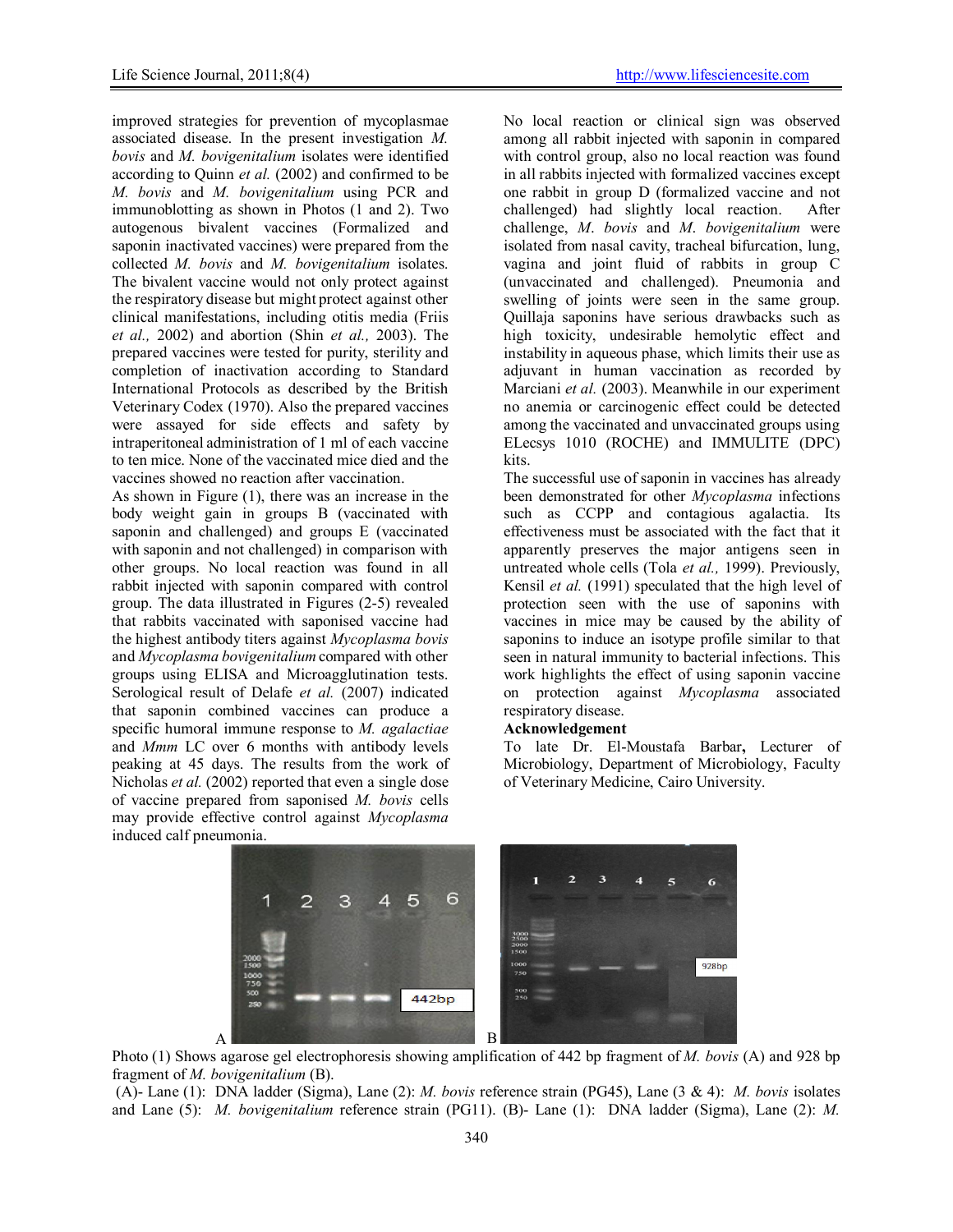*bovigenitalium* reference strain (PG11), Lane (3 & 4): *M. bovigenitalium* isolates and Lane (5): *M. bovis* reference strain (PG45).



Photo (2) Shows immunoblotting against *M. bovis* (A) and *M. bovigenitalium* (B).

(A)-Lane (1): Protein marker (Ready to use) # 5M0441, Lane (2): *M. bovis* reference strain (PG45) Lane (3 & 4): *M. bovis* isolates and Lane (5): *M. bovigenitalium* reference strain (PG11). (B)- Lane (1): Protein marker (Ready to use) # 5M0441, Lane (2): *M. bovigenitalium* reference strain (PG11), Lane (3 & 4): *M. bovis* isolates and Lane (5): *M. bovis* reference strain (PG45).



Figure (1) Body weight (kg) of vaccinated and unvaccinated rabbits.



Figure (2) Antibody titers against *M. bovis* among the vaccinated and unvaccinated groups using ELISA test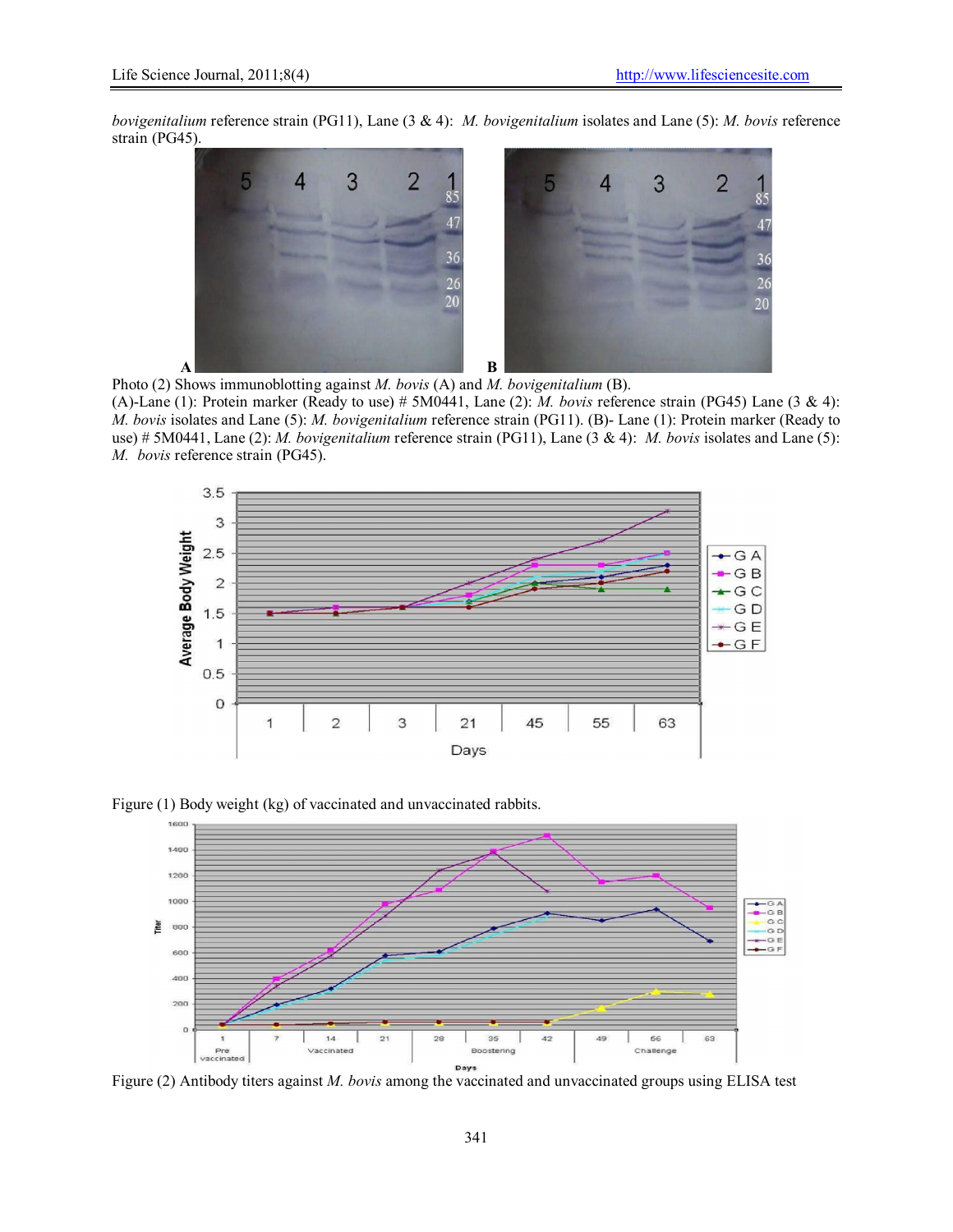

Figure (3) Antibody titers against *M. bovis* among the vaccinated and unvaccinated groups using Microagglutination test



Figure (4) Antibody titers against *M. bovigenitalium* among the vaccinated and unvaccinated groups using ELISA test.



Figure (5) Antibody titers against *M. bovigenitalium* among the vaccinated and unvaccinated groups using Microagglutination test.